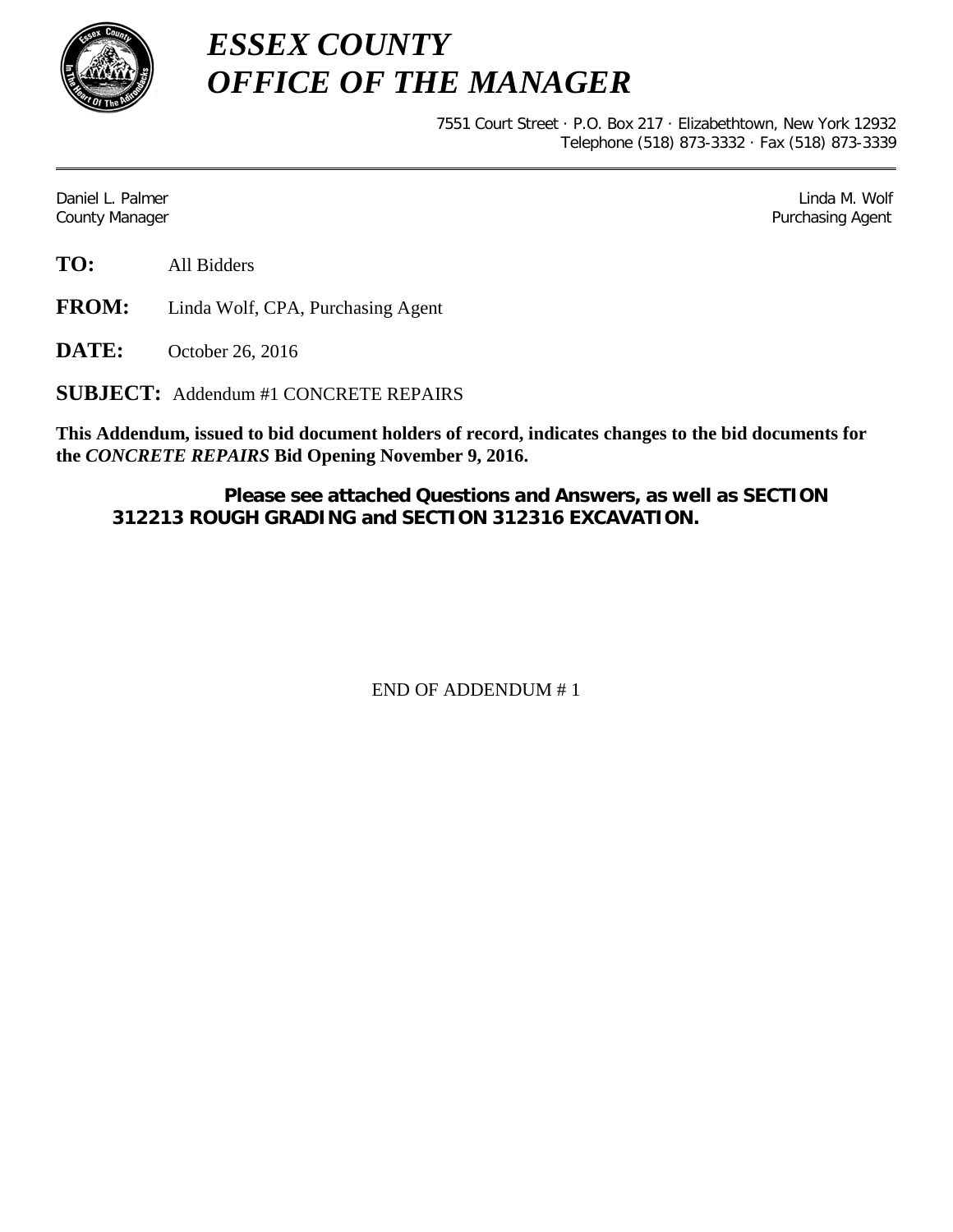# Questions and Answers

- 1. Is a building permit and cost for the building permit required for this project, or will it be waived for a government project? Essex County will issue a building permit for the project based on the scope that gets awarded.
- 2. Are there any defined M/WBE goals for this project? No, there is no state or federal funding involved so these goals are not required.
- 3. Specification 033000 paragraph 1.4.C states testing (cast-in-place concrete) is by the County, however, paragraph 3.15.A refers to testing by the Contractor. Which is correct? Essex County has a third party testing firm under contract which will be made available to the successful bidder. Coordination of the actual testing will be the responsibility of the successful bidder.
- 4. Is any in place testing required for specification sections 310513 and 310516? We did not find any in place testing requirements for these sections. Yes, refer to specification sections 312213 and 312316 added in this addendum.
- 5. Specification 033000 paragraph 2.10.D refers to synthetic structural fibers. Is this required for any of the concrete on this project? No.
- 6. Appendix E paragraph 57 states that performance and payment bonds may be required. We to know pre-bid if they will be required in order to include the cost for these items. Please review and advise. These will not be required in this case.
- 7. Specification section 310516 Part 2 products have several products that are listed as "crushed stone". The plans specifically call out NYS DOT Item 304.12 Type 2 for subbase under sidewalks, however, under concrete slabs the plans call out crushed stone. Which product from specification 310516 part 2 is to be used for "crushed stone"? Contractor shall provide NYS DOT Item 304.12 Type 2 where "crushed stone" is called out.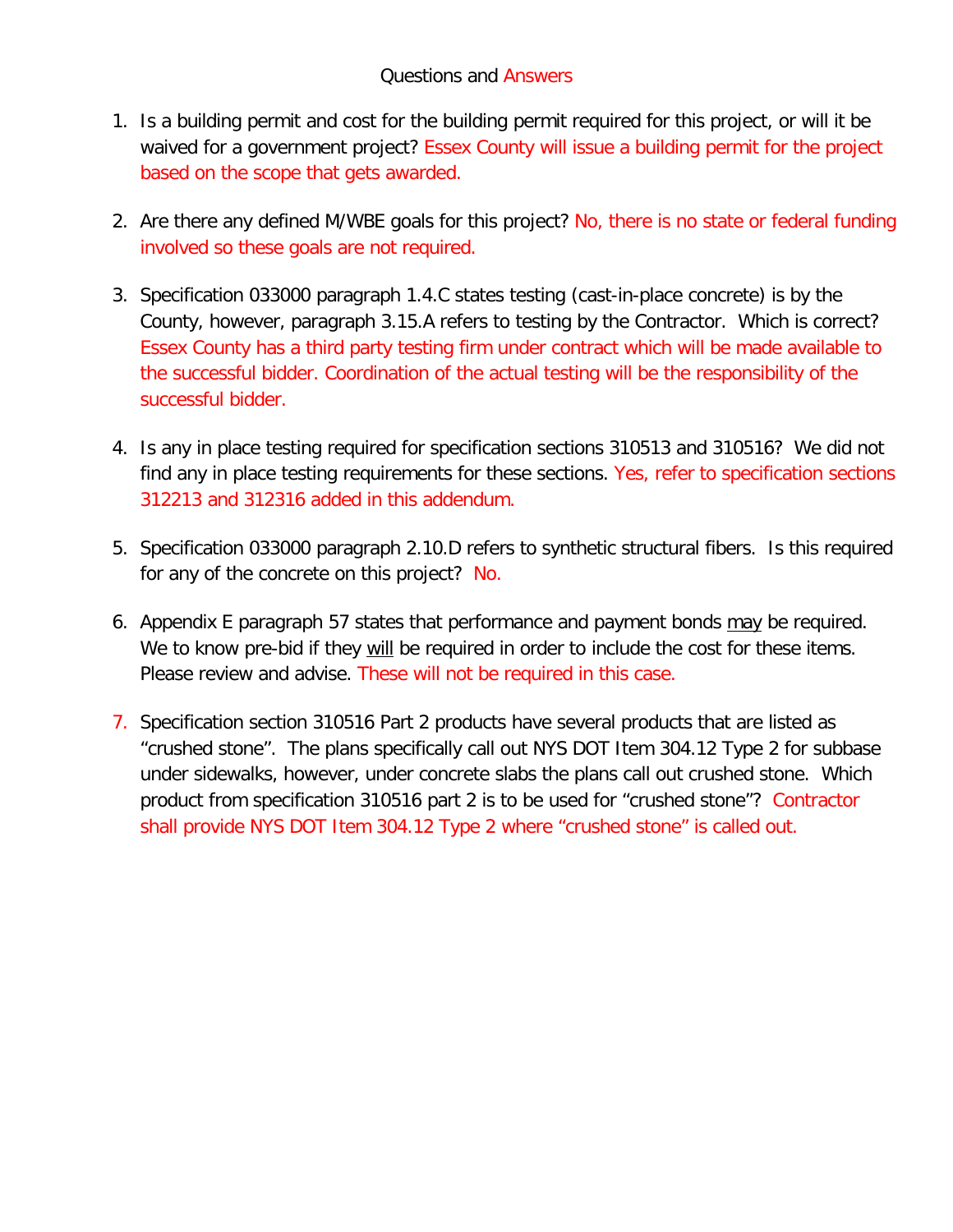### SECTION 312213

#### ROUGH GRADING

#### PART 1 GENERAL

# 1.1 SUMMARY

#### A. Section Includes:

- 1. Excavating topsoil.
- 2. Excavating subsoil.
- 3. Cutting, grading, filling, rough contouring and compacting site for site structures, and other site improvements.
- B. Related Sections:
	- 1. Section 310513 Soils for Earthwork.
	- 2. Section 310516 Aggregates for Earthwork.
	- 3. Section 312316 Excavation.

### 1.2 REFERENCES

- A. American Association of State Highway and Transportation Officials:
	- 1. AASHTO T180 Standard Specification for Moisture-Density Relations of Soils Using a 4.54-kg (10-lb) Rammer and a 457-mm (18-in.) Drop.
- B. ASTM International:
	- 1. ASTM C136 Standard Test Method for Sieve Analysis of Fine and Coarse Aggregates.
	- 2. ASTM D698 Standard Test Method for Laboratory Compaction Characteristics of Soil Using Standard Effort (12,400 ft-lbf/ft3 (600 kN-m/m3)).
	- 3. ASTM D1556 Standard Test Method for Density and Unit Weight of Soil in Place by the Sand-Cone Method.
	- 4. ASTM D1557 Standard Test Methods for Laboratory Compaction Characteristics of Soil Using Modified Effort (56,000 ft-lbf/ft3 (2,700 kNm/m3)).
	- 5. ASTM D2167 Standard Test Method for Density and Unit Weight of Soil in Place by the Rubber Balloon Method.
	- 6. ASTM D2419 Standard Test Method for Sand Equivalent Value of Soils and Fine Aggregate.
	- 7. ASTM D2434 Standard Test Method for Permeability of Granular Soils (Constant Head).
	- 8. ASTM D2922 Standard Test Method for Density of Soil and Soil-Aggregate in Place by Nuclear Methods (Shallow Depth).
	- 9. ASTM D3017 Standard Test Method for Water Content of Soil and Rock in Place by Nuclear Methods (Shallow Depth).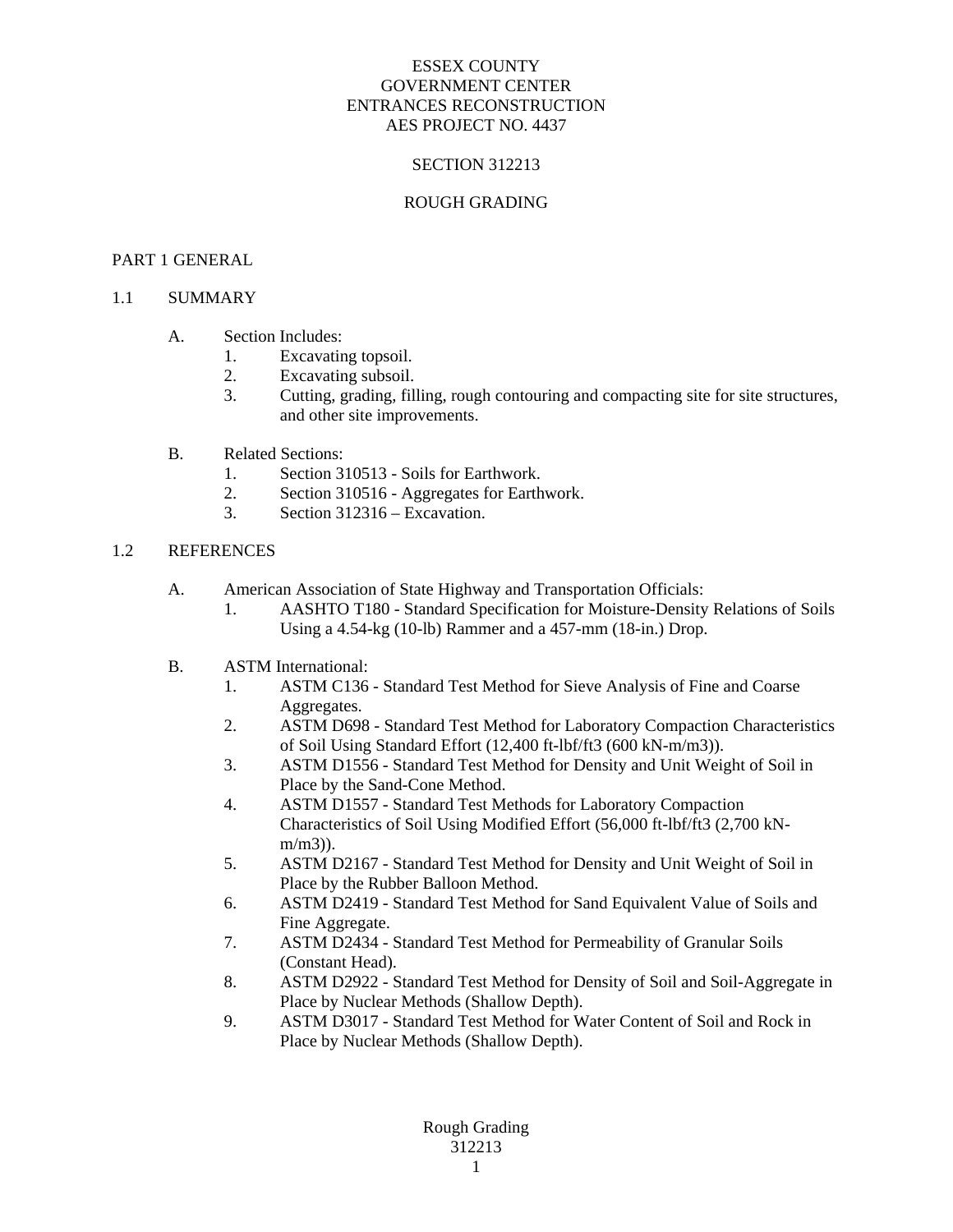C. The term "Standard Specification" as used in this section shall mean the Standard Specifications, Construction and Materials, New York State Department of Transportation, Design and Construction Division, latest version and including all addendums thereto. Where the Standard Specifications are cited such work or material shall conform in every respect except for "Method of Payment" or if cited otherwise herein.

#### 1.3 SUBMITTALS

- A. Section 013300 Submittal Procedures: Requirements for submittals.
- B. Samples: Submit, in air-tight containers, 50 lb sample of each type of fill to testing laboratory.
- C. Materials Source: Submit name of imported materials suppliers.

### 1.4 CLOSEOUT SUBMITTALS

- A. Section 017000 Execution and Closeout Requirements: Requirements for submittals.
- B. Project Record Documents: Accurately record actual locations of utilities remaining by horizontal dimensions, elevations or inverts, and slope gradients.

#### 1.5 OUALITY ASSURANCE

A. Perform Work in accordance with ASTM C136, ASTM D2419, and ASTM D2434, as applicable.

### PART 2 PRODUCTS

- 2.1 MATERIALS
	- A. Topsoil: As specified in Section 310513.
	- B. Subsoil Fill: As specified in Section 310513.
	- C. NYSDOT 304.12: As specified in Section 310516.

### PART 3 EXECUTION

- 3.1 EXAMINATION
	- A. Section 013000 Administrative Requirements: Verification of existing conditions before starting work.
	- B. Verify site conditions under provisions of Section 013000.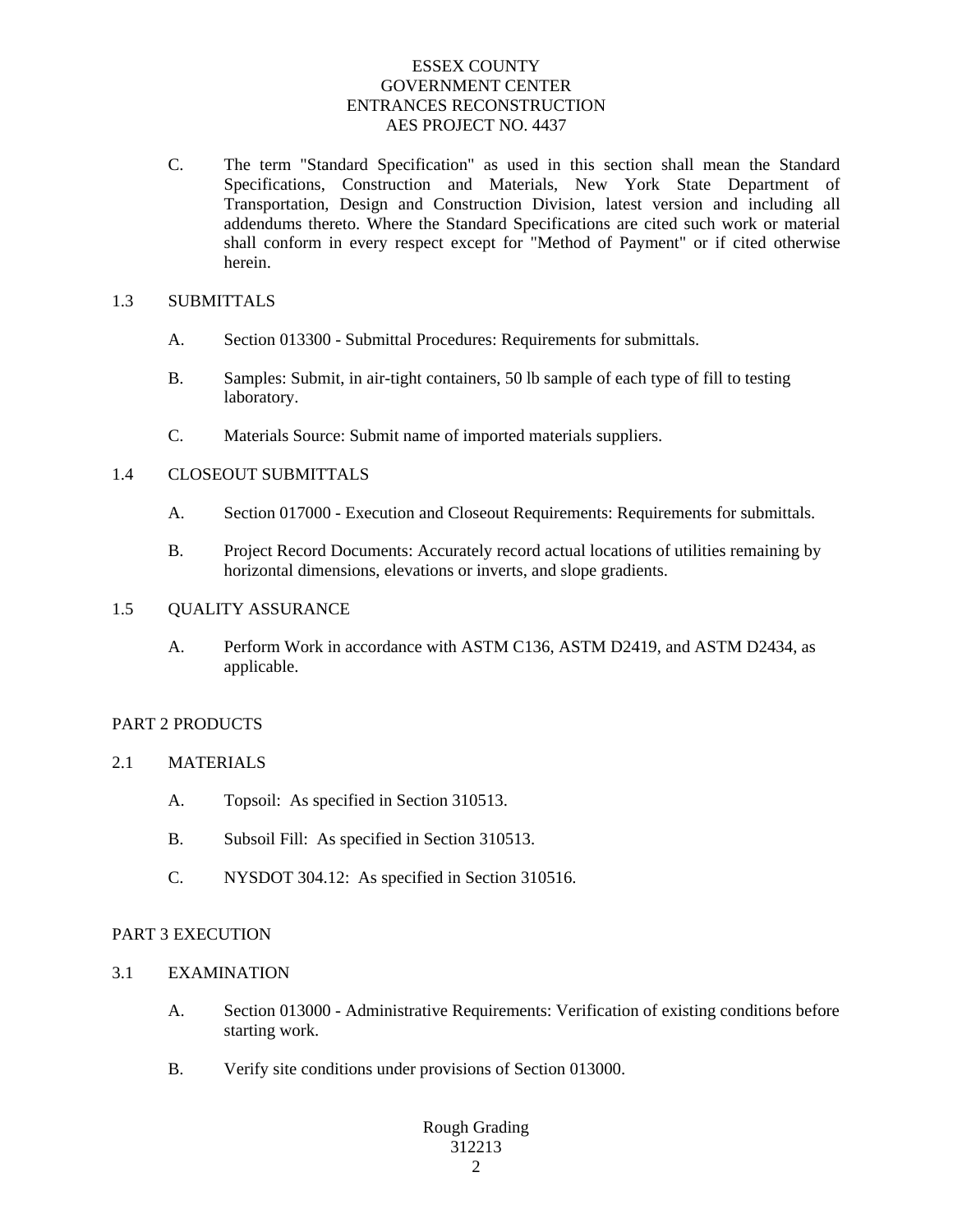C. Verify survey bench mark and intended elevations for the Work are as indicated on Drawings.

# 3.2 PREPARATION

- A. Contact Local Utility Line Information service at "Dig Safely New York" (www.digsafelyny.org), not less than five working days before performing Work.
	- 1. Request underground utilities to be located and marked within and surrounding construction areas.
	- 2. When located beyond "Dig Safely New York" jurisdiction (i.e., private property), contract locating service to identify underground utilities beyond "Dig Safely New York" jurisdiction.
- B. Identify required lines, levels, contours, and datum.
- C. Notify utility company to remove and relocate utilities.
- D. Protect utilities indicated to remain from damage.
- E. Protect plant life, lawns, and other features remaining as portion of final landscaping.
- F. Protect bench marks, survey control point, existing structures, fences, sidewalks, paving, and curbs from excavating equipment and vehicular traffic.

### 3.3 TOPSOIL EXCAVATION

- A. Excavate topsoil from areas to be further excavated, re-landscaped, or re-graded, without mixing with foreign materials for use in finish grading.
- B. Do not excavate wet topsoil.
- C. Stockpile in area designated on site to depth not exceeding 8 feet and protect from erosion. Stockpile material and cover over with impervious material, until disposal.
- D. Remove excess topsoil not intended for reuse, from site.

### 3.4 SUBSOIL EXCAVATION

- A. Excavate subsoil from areas to be further excavated, re-landscaped, or re-graded.
- B. Do not excavate wet subsoil or excavate and process wet material to obtain optimum moisture content.
- C. When excavating through roots, perform Work by hand and cut roots with sharp axe.
- D. Remove excess subsoil not intended for reuse from site.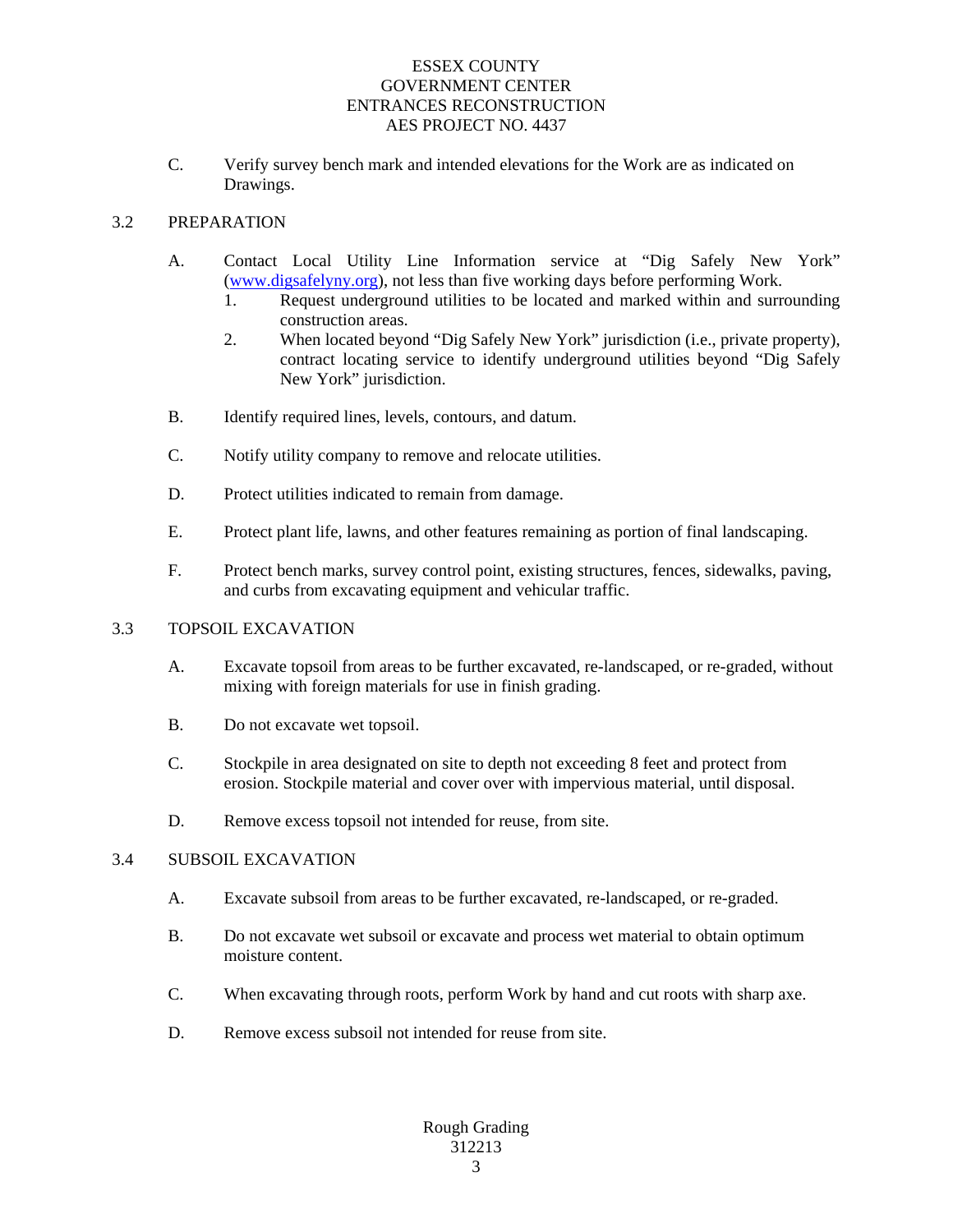- E. Stockpile subsoil to be reused in area designated on site by Engineer to depth not exceeding 8 feet and protect from erosion.
- F. Stockpile excavated material in area designated on site in accordance with Sections 310513 and 310516.
- G. Benching Slopes: Horizontally bench existing slopes greater than 1: 4 to key placed fill material to slope to provide firm bearing.
- H. Stability: Replace damaged or displaced subsoil as specified for fill.

# 3.5 FILLING

- A. Fill areas to contours and elevations with unfrozen materials.
- B. Place material in continuous layers as follows:
	- 1. Subsoil Fill: Maximum 8 inches compacted depth.
	- 2. NYSDOT 304.12: Maximum 6 inches compacted depth.
- C. Maintain optimum moisture content of fill materials to attain required compaction density.
- D. Slope grade away from building minimum 2 percent slope for minimum distance of 10 ft, unless noted otherwise.
- E. Make grade changes gradual. Blend slope into level areas.
- F. Repair or replace items indicated to remain damaged by excavation or filling.

# 3.6 TOLERANCES

- A. Section 014000 Quality Requirements: Tolerances.
- B. Top Surface of Subgrade: Plus or minus 1/10 foot from required elevation.

# 3.7 FIELD QUALITY CONTROL

- A. Sections 014000 Quality Requirements and 017000 Execution and Closeout Requirements: Field inspecting, testing, adjusting, and balancing.
- B. Perform laboratory material tests in accordance with ASTM D1557, ASTM D698, AASHTO T180, (as applicable).
- C. Perform in place compaction tests in accordance with the following:
	- 1. Density Tests: ASTM D1556, ASTM D2167, or ASTM D2922, (as applicable).
	- 2. Moisture Tests: ASTM D3017.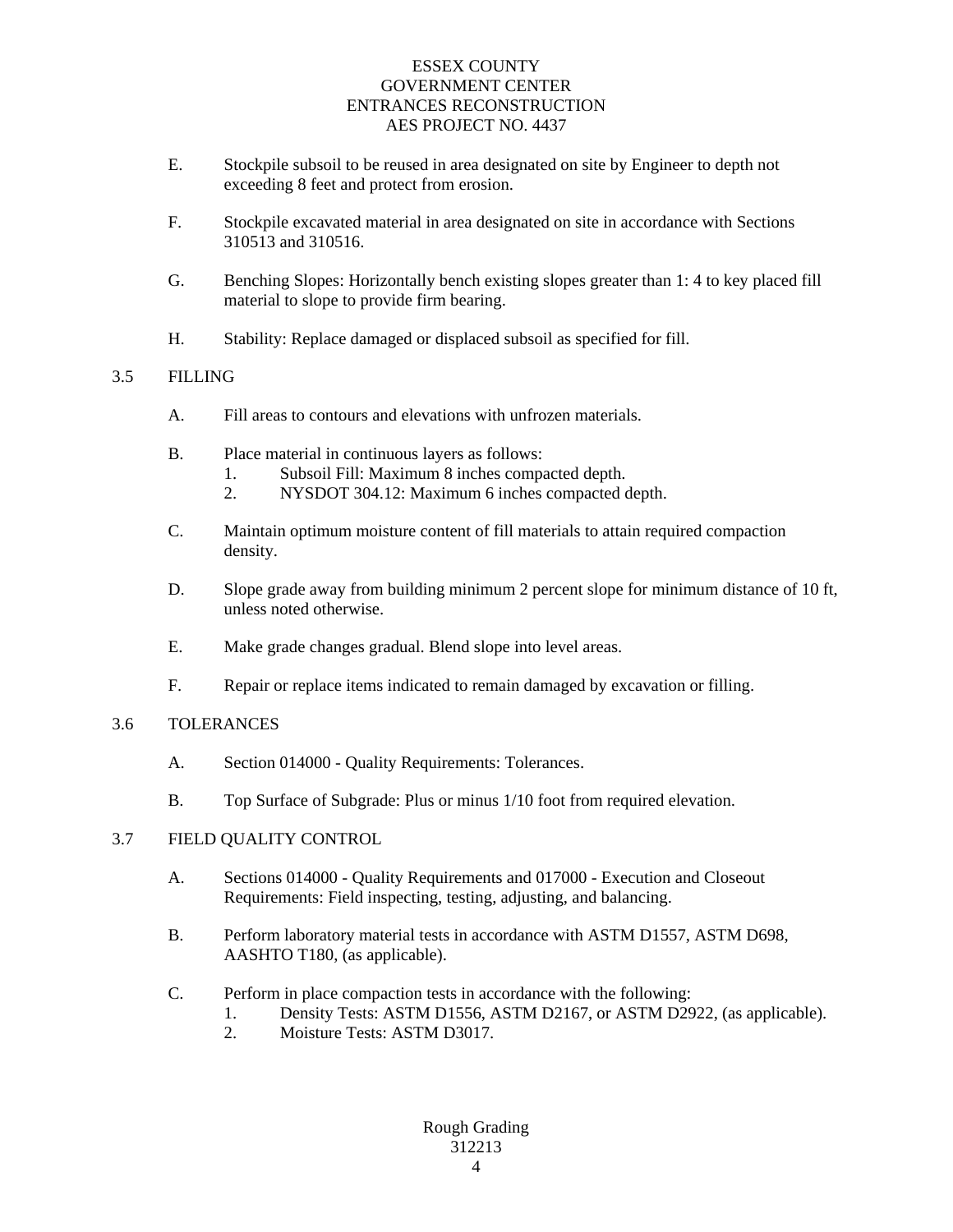- D. When tests indicate Work does not meet specified requirements, remove Work, replace and retest.
- E. Frequency of Tests: One test per 2,500 square feet per lift.

# 3.8 SCHEDULES

- A. NYS DOT Item 304.12, Type 2:
	- 1. Compact uniformly to minimum 95 percent of maximum density.
- B. Topsoil Fill:
	- 1. Topsoil: Six (6) inches thick.<br>2. Compact uniformly to minimum
	- 2. Compact uniformly to minimum 90 percent of maximum density.

# END OF SECTION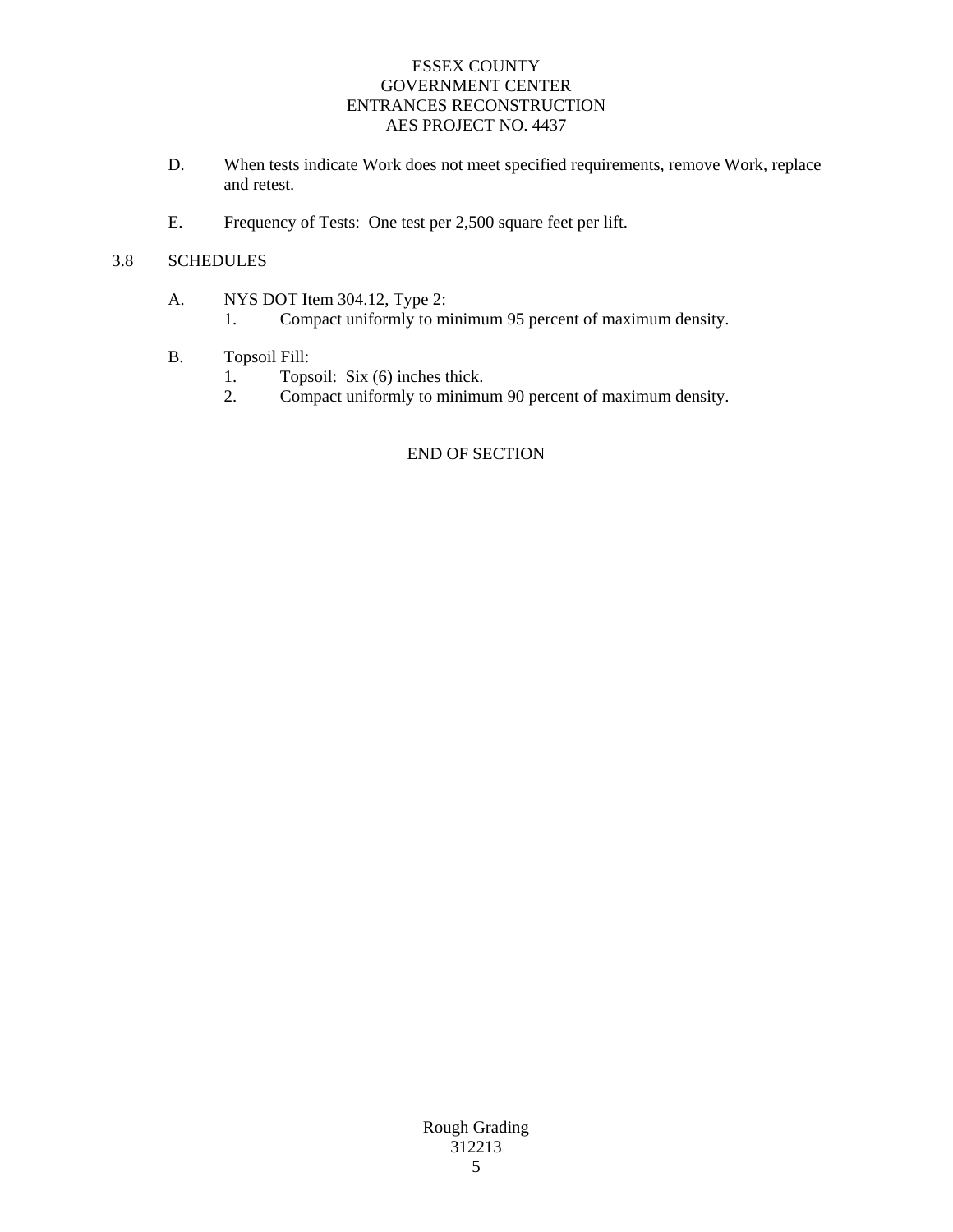### SECTION 312316

### EXCAVATION

#### PART 1 GENERAL

#### 1.1 SUMMARY

### A. Section Includes:

- 1. Soil densification.
- 2. Excavating for foundations.
- 3. Excavating for paving, roads, walks, and parking areas.
- 4. Excavating for slabs-on-grade.
- B. Related Sections:
	- 1. Section 310513 Soils for Earthwork.
	- 2. Section 310516 Aggregates for Earthwork.

#### 1.2 REFERENCES

- A. Local utility standards when working within 24 inches of utility lines.
- B. ASTM D698, Moisture-Density Relations of Soils and Soil Aggregate Mixtures, Using a 5.5-lb Rammer and a12 inch Drop.
- C. ASTM D1556, Density of Soil In-Place by the Sand-Cone Method.
- D. ASTM D2049, Relative Density of Cohesionless Soils.
- E. ASTM D2167, Density of Soil in Place by the Rubber-Balloon Method.
- F. ASTM D2922, Density of Soil and Soil Aggregate in Place by Nuclear Methods (Shallow Depth).
- G. The term "Standard Specification" as used in this section shall mean the Standard Specifications, Construction and Materials, New York State Department of Transportation, Design and Construction Division, latest version and including all addendums thereto. Where the Standard Specifications are cited such work or material shall conform in every respect except for "Method of Payment" or if cited otherwise herein.

# 1.3 SUBMITTALS

- A. Section 013300 Submittal Procedures: Requirements for submittals.
- B. Samples: Submit, in air-tight containers, 50 lb sample of each type of excavated material to testing laboratory to determine suitability for use as fill material.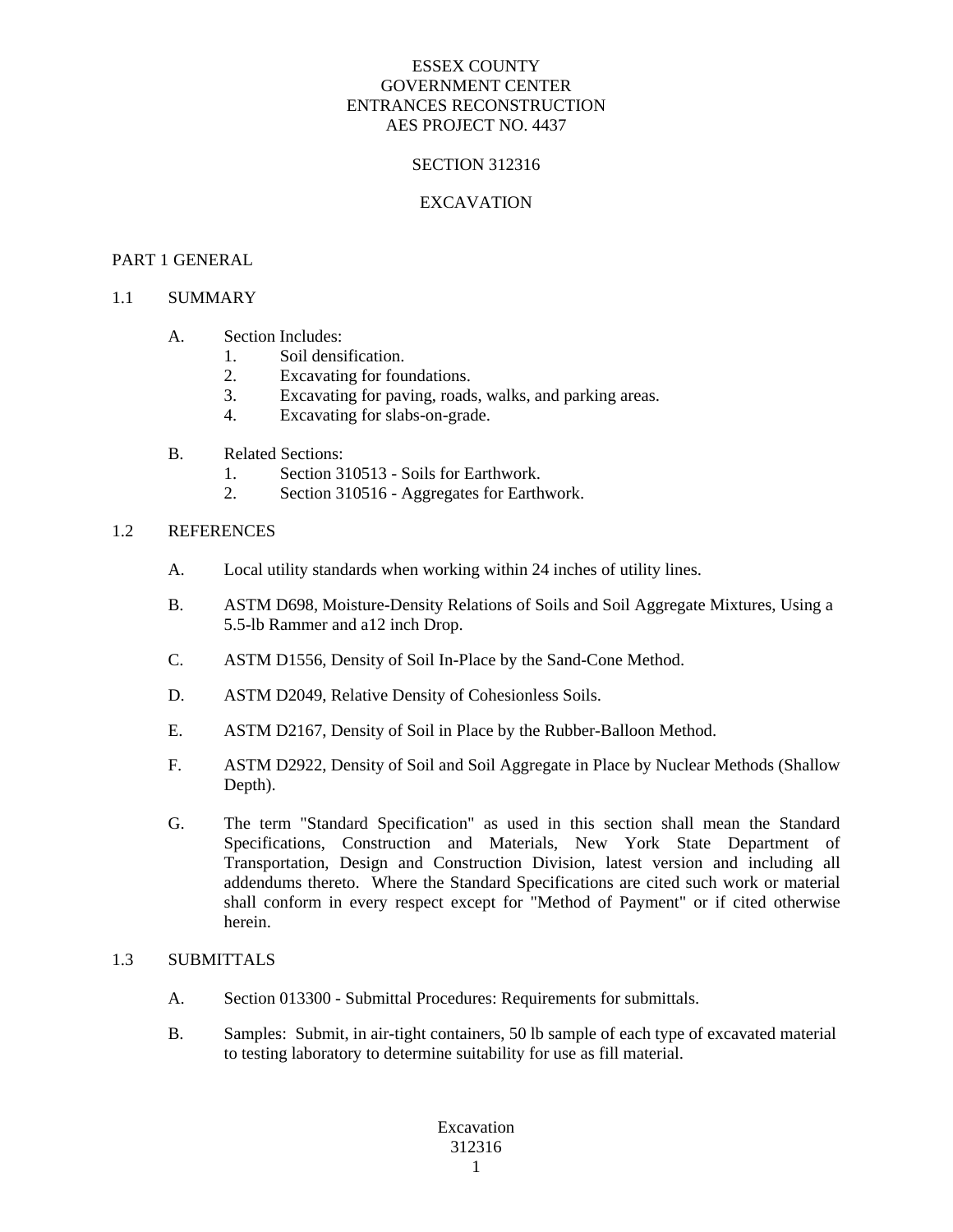C. Shop Drawings: Indicate soil densification grid for each size and configuration footing requiring soils densification.

### 1.4 QUALITY ASSURANCE

- A. Do not proceed with filling operations or foundation construction until the subgrade has been approved by the Geotechnical Engineer.
- B. The Contractor must be cognizant of impending weather conditions and schedule the work in order to avoid disturbances of subgrade by precipitation or freezing. No additional compensation will be provided for correction of saturated or frozen subgrades.
- C. Compacted material which does not meet density requirements shall be re-compacted or removed and replaced at contractor's total expense. It shall be retested at the contractor's total expense until it meets the requirements.
- D. Testing costs will be paid by the Owner. Retesting for failed test results will be at contractor's expense.

# PART 2 PRODUCTS

Not Used.

### PART 3 EXECUTION

### 3.1 PREPARATION

- A. Identify required lines, levels, contours, and datum locations.
- B. Notify utility company to remove and relocate utilities.
- C. Protect utilities indicated to remain from damage.
- D. Protect plant life, lawns, and other features remaining as portion of final landscaping.
- E. Protect bench marks, survey control points, existing structures, fences, sidewalks, paving, and curbs from excavating equipment and vehicular traffic.

### 3.2 EXCAVATION

- A. Review Geotechnical Reports (if applicable) provided as an Appendix to these specifications.
- B. Underpin adjacent structures which may be damaged by excavation work. Provide sheeting, shoring or bracing to protect excavations from failing or settlements of adjacent structures.